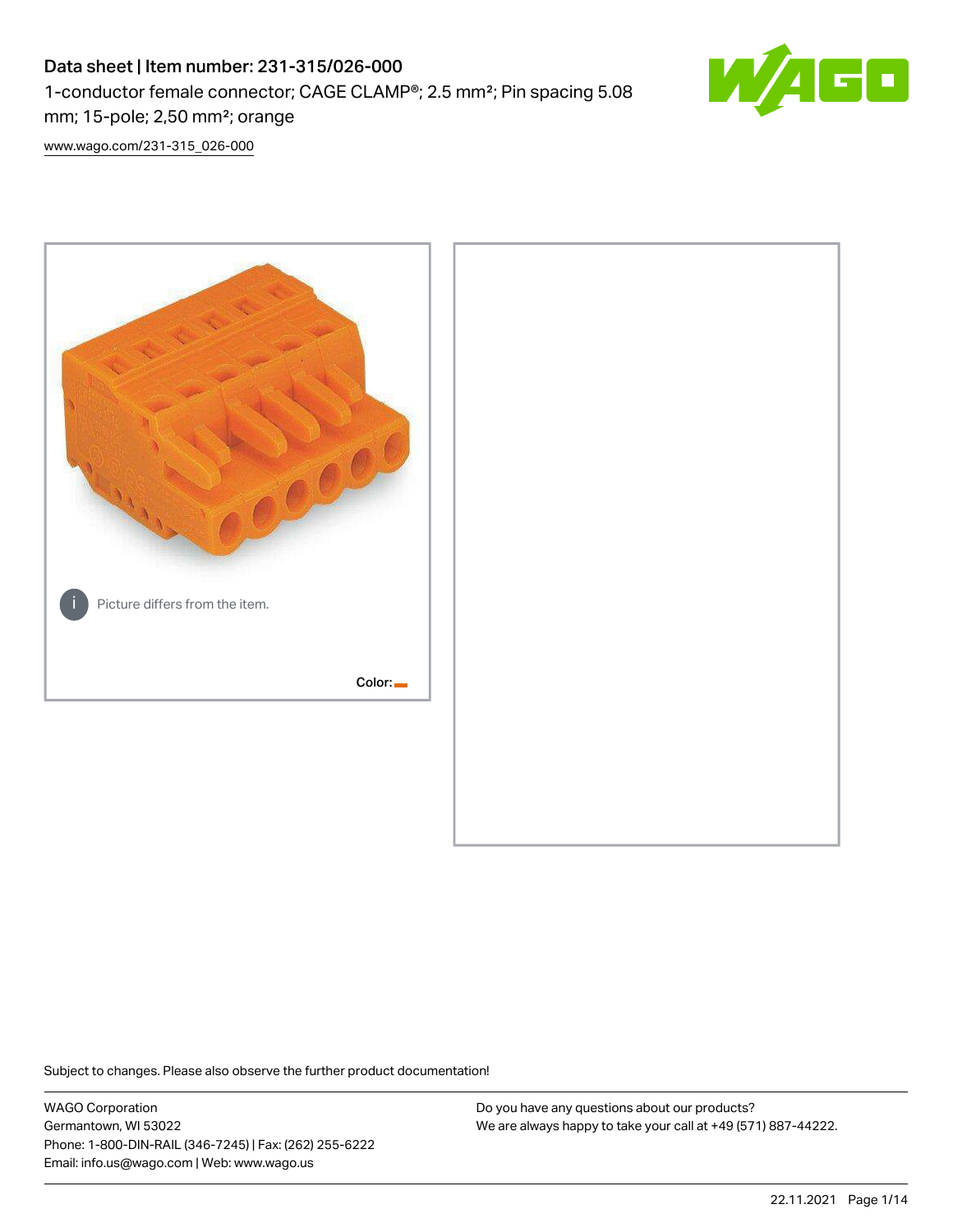

Dimensions in mm

 $L =$  (pole no. x pin spacing) + 1.5 mm

2- to 3-pole female connectors – one latch only

#### Item description

- **Universal connection for all conductor types**
- Easy cable pre-assembly and on-unit wiring via vertical and horizontal CAGE CLAMP<sup>®</sup> actuation  $\blacksquare$
- $\blacksquare$ Integrated test ports
- $\blacksquare$ With coding fingers

Subject to changes. Please also observe the further product documentation! Data

WAGO Corporation Germantown, WI 53022 Phone: 1-800-DIN-RAIL (346-7245) | Fax: (262) 255-6222 Email: info.us@wago.com | Web: www.wago.us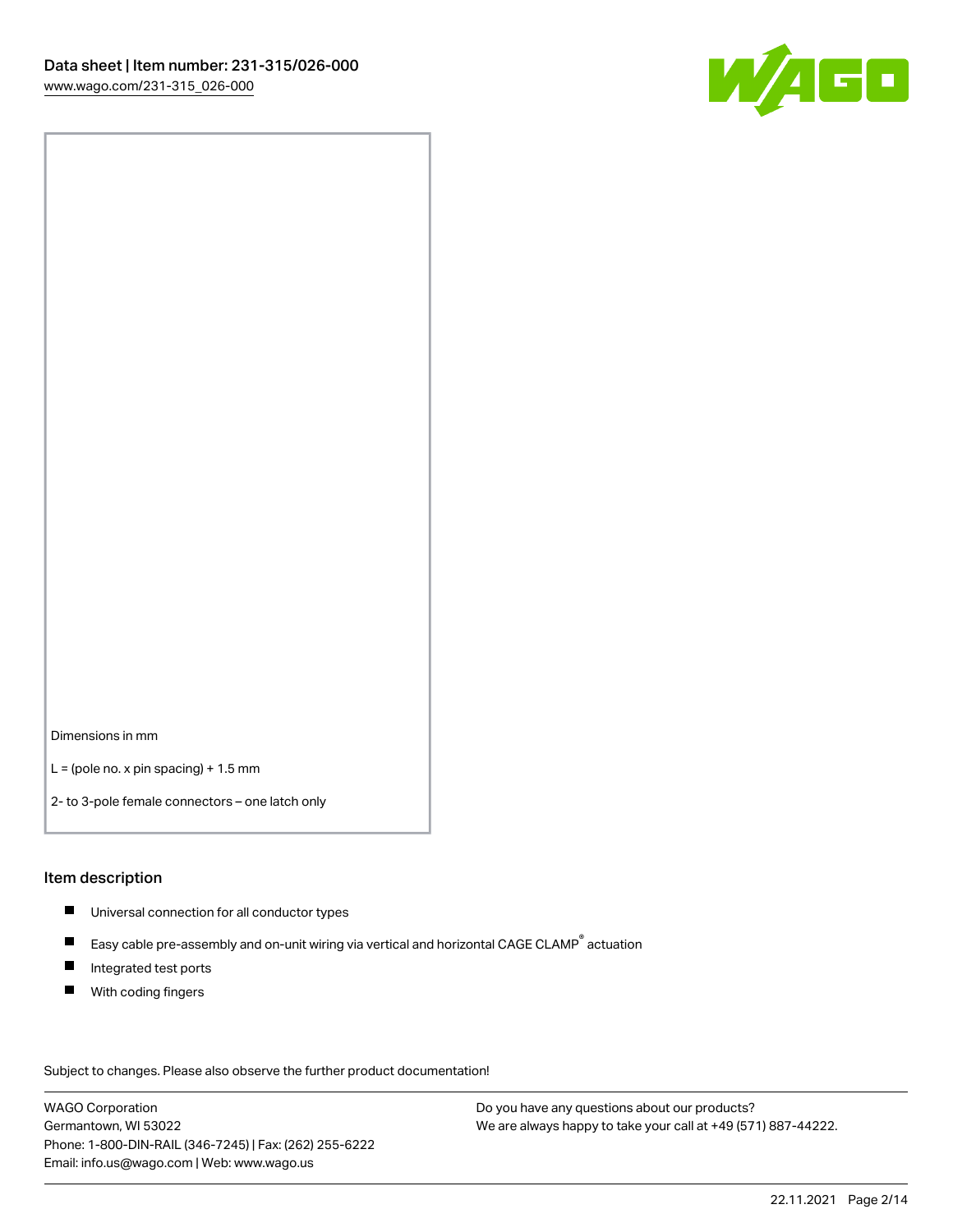

# Data Notes

| Safety information 1 | The MCS-MULTI CONNECTION SYSTEM includes connectors<br>without breaking capacity in accordance with DIN EN 61984. When<br>used as intended, these connectors must not be connected<br>/disconnected when live or under load. The circuit design should<br>ensure header pins, which can be touched, are not live when<br>unmated. |
|----------------------|-----------------------------------------------------------------------------------------------------------------------------------------------------------------------------------------------------------------------------------------------------------------------------------------------------------------------------------|
| Variants:            | Gold-plated or partially gold-plated contact surfaces<br>Other versions (or variants) can be requested from WAGO Sales or<br>configured at https://configurator.wago.com/                                                                                                                                                         |

# Electrical data

# IEC Approvals

| Ratings per                 | IEC/EN 60664-1                                                        |
|-----------------------------|-----------------------------------------------------------------------|
| Rated voltage (III / 3)     | 320 V                                                                 |
| Rated surge voltage (III/3) | 4 <sub>k</sub> V                                                      |
| Rated voltage (III/2)       | 320 V                                                                 |
| Rated surge voltage (III/2) | 4 <sub>k</sub> V                                                      |
| Nominal voltage (II/2)      | 630 V                                                                 |
| Rated surge voltage (II/2)  | 4 <sub>k</sub> V                                                      |
| Rated current               | 16 A                                                                  |
| Legend (ratings)            | $(III / 2)$ $\triangle$ Overvoltage category III / Pollution degree 2 |

# UL Approvals

| Approvals per                  | UL 1059 |
|--------------------------------|---------|
| Rated voltage UL (Use Group B) | 300 V   |
| Rated current UL (Use Group B) | 15 A    |
| Rated voltage UL (Use Group D) | 300 V   |
| Rated current UL (Use Group D) | 10 A    |

# Ratings per UL

| Rated voltage UL 1977 | 600 V         |
|-----------------------|---------------|
| Rated current UL 1977 | $\sim$ $\sim$ |

### CSA Approvals

Approvals per CSA

Subject to changes. Please also observe the further product documentation!

| <b>WAGO Corporation</b>                                | Do you have any questions about our products?                 |
|--------------------------------------------------------|---------------------------------------------------------------|
| Germantown, WI 53022                                   | We are always happy to take your call at +49 (571) 887-44222. |
| Phone: 1-800-DIN-RAIL (346-7245)   Fax: (262) 255-6222 |                                                               |
| Email: info.us@wago.com   Web: www.wago.us             |                                                               |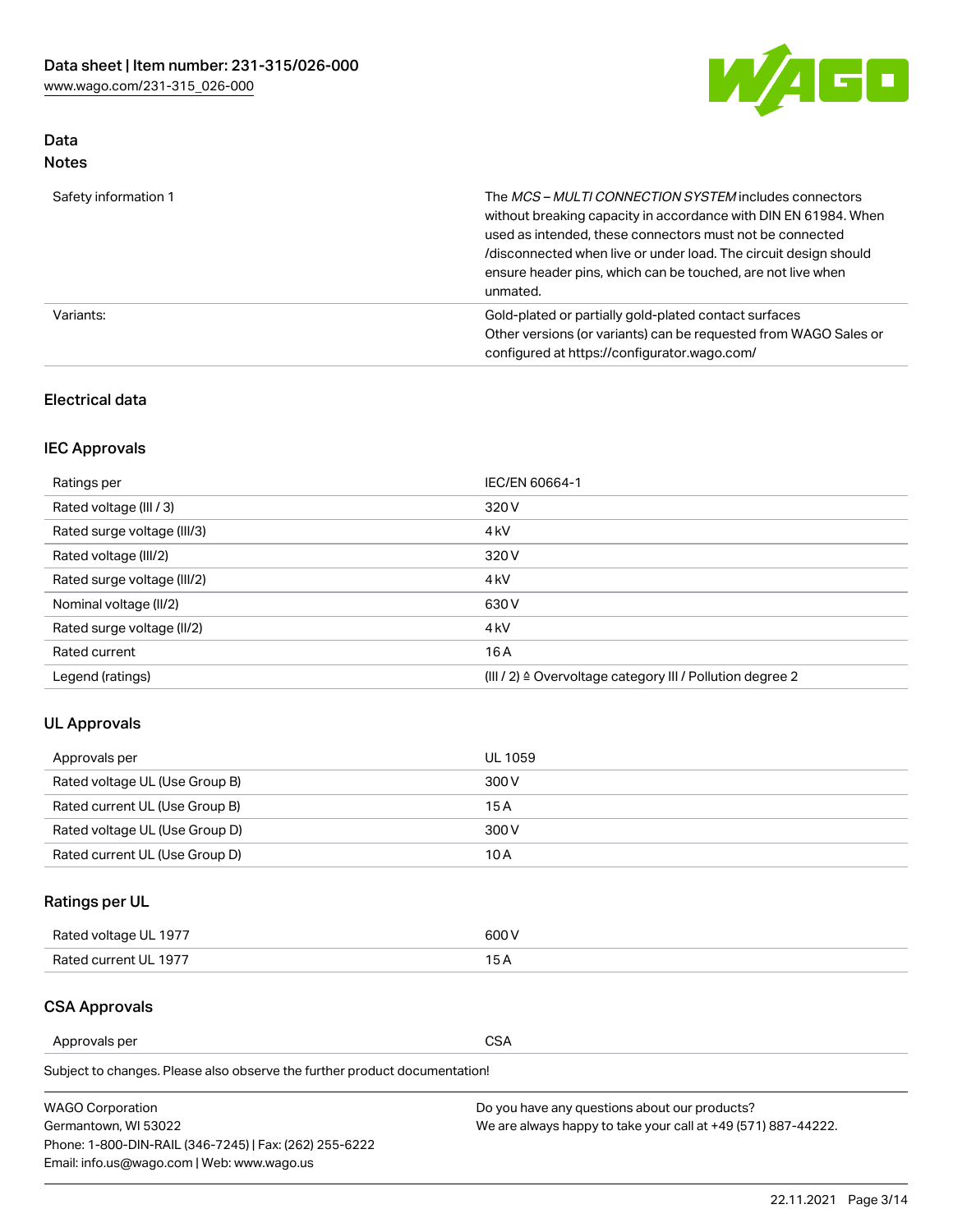[www.wago.com/231-315\\_026-000](http://www.wago.com/231-315_026-000)



| Rated voltage CSA (Use Group B) | 300 V |
|---------------------------------|-------|
| Rated current CSA (Use Group B) | 15 A  |
| Rated voltage CSA (Use Group D) | 300 V |
| Rated current CSA (Use Group D) | 10 A  |

### Connection data

| Total number of connection points | 15 |
|-----------------------------------|----|
| Total number of potentials        | 15 |
| Number of connection types        |    |
| Number of levels                  |    |

### Connection 1

| Connection technology                             | CAGE CLAMP <sup>®</sup>                |
|---------------------------------------------------|----------------------------------------|
| Actuation type                                    | Operating tool                         |
| Solid conductor                                   | $0.082.5$ mm <sup>2</sup> / 28  12 AWG |
| Fine-stranded conductor                           | $0.082.5$ mm <sup>2</sup> / 28  12 AWG |
| Fine-stranded conductor; with insulated ferrule   | $0.251.5$ mm <sup>2</sup>              |
| Fine-stranded conductor; with uninsulated ferrule | $0.252.5$ mm <sup>2</sup>              |
| Strip length                                      | 89 mm / 0.31  0.35 inch                |
| Number of poles                                   | 15                                     |
| Conductor entry direction to mating direction     | 0°                                     |
|                                                   |                                        |

# Physical data

| Pin spacing | 5.08 mm / 0.2 inch    |
|-------------|-----------------------|
| Width       | 77.7 mm / 3.059 inch  |
| Height      | 14.3 mm / 0.563 inch  |
| Depth       | 26.45 mm / 1.041 inch |

# Plug-in connection

| Contact type (pluggable connector) | Female connector/socket |
|------------------------------------|-------------------------|
| Connector (connection type)        | for conductor           |
| Mismating protection               | No                      |
| Locking of plug-in connection      | Without                 |

# Material data

Color contracts and contracts of the contracts of the contracts of the contracts of the contracts of the contracts of the contracts of the contracts of the contracts of the contracts of the contracts of the contracts of th

Subject to changes. Please also observe the further product documentation! Material group I

| <b>WAGO Corporation</b>                                | Do you have any questions about our products?                 |
|--------------------------------------------------------|---------------------------------------------------------------|
| Germantown, WI 53022                                   | We are always happy to take your call at +49 (571) 887-44222. |
| Phone: 1-800-DIN-RAIL (346-7245)   Fax: (262) 255-6222 |                                                               |
| Email: info.us@wago.com   Web: www.wago.us             |                                                               |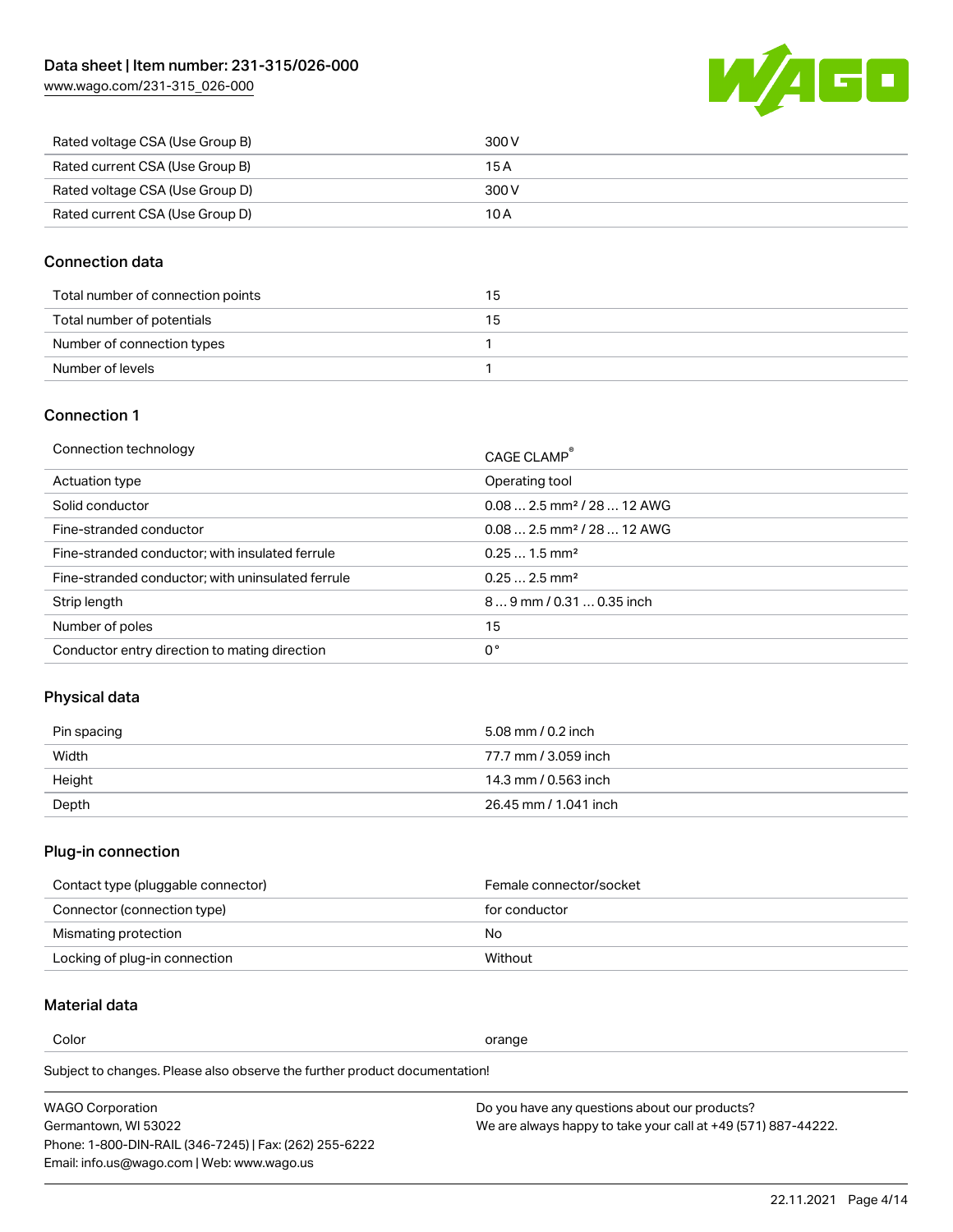[www.wago.com/231-315\\_026-000](http://www.wago.com/231-315_026-000)



| Material group              |                                   |
|-----------------------------|-----------------------------------|
| Insulation material         | Polyamide (PA66)                  |
| Flammability class per UL94 | V <sub>0</sub>                    |
| Clamping spring material    | Chrome nickel spring steel (CrNi) |
| Contact material            | Copper alloy                      |
| Contact plating             | tin-plated                        |
| Fire load                   | 0.383 MJ                          |
| Weight                      | 27.2 g                            |
|                             |                                   |

# Environmental requirements

| Limit temperature range<br>. | . +85 °Ր<br>-60 |  |
|------------------------------|-----------------|--|
|------------------------------|-----------------|--|

## Commercial data

| Product Group         | 3 (Multi Conn. System) |
|-----------------------|------------------------|
| PU (SPU)              | 25 Stück               |
| Packaging type        | box                    |
| Country of origin     | <b>DE</b>              |
| <b>GTIN</b>           | 4044918349048          |
| Customs tariff number | 8536694040             |

# Approvals / Certificates

#### Country specific Approvals

| Logo                  | Approval                                                                   | <b>Additional Approval Text</b> | Certificate<br>name |
|-----------------------|----------------------------------------------------------------------------|---------------------------------|---------------------|
|                       | CВ<br>DEKRA Certification B.V.                                             | IEC 61984                       | NL-39756            |
|                       | <b>CSA</b><br><b>DEKRA Certification B.V.</b>                              | C22.2                           | 1466354             |
| EMA                   | <b>KEMA/KEUR</b><br>DEKRA Certification B.V.                               | EN 61984                        | 2190761.01          |
| <b>Ship Approvals</b> |                                                                            |                                 |                     |
| Logo                  | Approval                                                                   | <b>Additional Approval Text</b> | Certificate<br>name |
|                       | <b>ABS</b>                                                                 |                                 | $19 -$              |
|                       | Subject to changes. Please also observe the further product documentation! |                                 |                     |

| WAGO Corporation                                       | Do you have any questions about our products?                 |
|--------------------------------------------------------|---------------------------------------------------------------|
| Germantown, WI 53022                                   | We are always happy to take your call at +49 (571) 887-44222. |
| Phone: 1-800-DIN-RAIL (346-7245)   Fax: (262) 255-6222 |                                                               |
| Email: info.us@wago.com   Web: www.wago.us             |                                                               |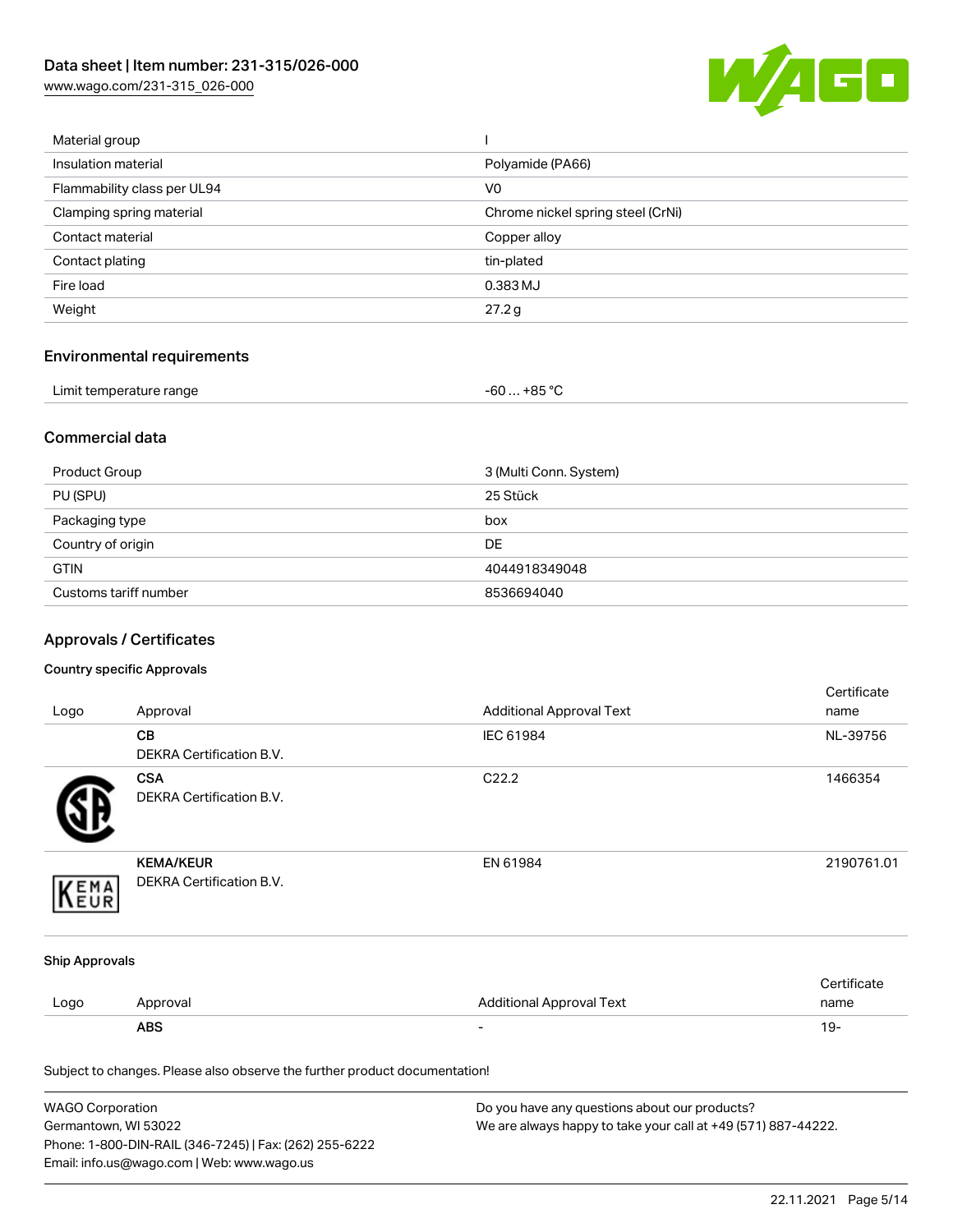Email: info.us@wago.com | Web: www.wago.us



American Bureau of Shipping **HG1869876-**



PDA

| <b>UL-Approvals</b>                             |                                                                                                                      |                                                                                                                |                              |
|-------------------------------------------------|----------------------------------------------------------------------------------------------------------------------|----------------------------------------------------------------------------------------------------------------|------------------------------|
| Logo                                            | Approval                                                                                                             | <b>Additional Approval Text</b>                                                                                | Certificate<br>name          |
|                                                 | UL<br>UL International Germany GmbH                                                                                  | <b>UL 1977</b>                                                                                                 | E45171                       |
|                                                 | <b>UR</b><br>Underwriters Laboratories Inc.                                                                          | <b>UL 1059</b>                                                                                                 | E45172                       |
| Counterpart                                     |                                                                                                                      |                                                                                                                |                              |
|                                                 | Item no.231-345/001-000<br>Male header; 15-pole; THT; 1.0 x 1.0 mm solder pin; straight; pin spacing 5.08 mm; orange |                                                                                                                | www.wago.com/231-345/001-000 |
|                                                 | Item no.231-375/001-000<br>Male header; 15-pole; THT; 1.2 x 1.2 mm solder pin; straight; pin spacing 5.08 mm; orange |                                                                                                                | www.wago.com/231-375/001-000 |
|                                                 | Item no.231-545/001-000<br>Male header; 15-pole; THT; 1.0 x 1.0 mm solder pin; angled; pin spacing 5.08 mm; orange   |                                                                                                                | www.wago.com/231-545/001-000 |
|                                                 | Item no.231-575/001-000<br>Male header; 15-pole; THT; 1.2 x 1.2 mm solder pin; angled; pin spacing 5.08 mm; orange   |                                                                                                                | www.wago.com/231-575/001-000 |
|                                                 | Item no.231-645<br>Male connector; 15-pole; Pin spacing 5.08 mm; orange                                              |                                                                                                                | www.wago.com/231-645         |
|                                                 | Item no.231-645/018-000<br>Male connector; 15-pole; Pin spacing 5.08 mm; snap-in mounting feet; orange               |                                                                                                                | www.wago.com/231-645/018-000 |
|                                                 | Item no.231-645/019-000<br>Male connector; 15-pole; Pin spacing 5.08 mm; mounting flange; orange                     |                                                                                                                | www.wago.com/231-645/019-000 |
|                                                 | Subject to changes. Please also observe the further product documentation!                                           |                                                                                                                |                              |
| <b>WAGO Corporation</b><br>Germantown, WI 53022 | Phone: 1-800-DIN-RAIL (346-7245)   Fax: (262) 255-6222                                                               | Do you have any questions about our products?<br>We are always happy to take your call at +49 (571) 887-44222. |                              |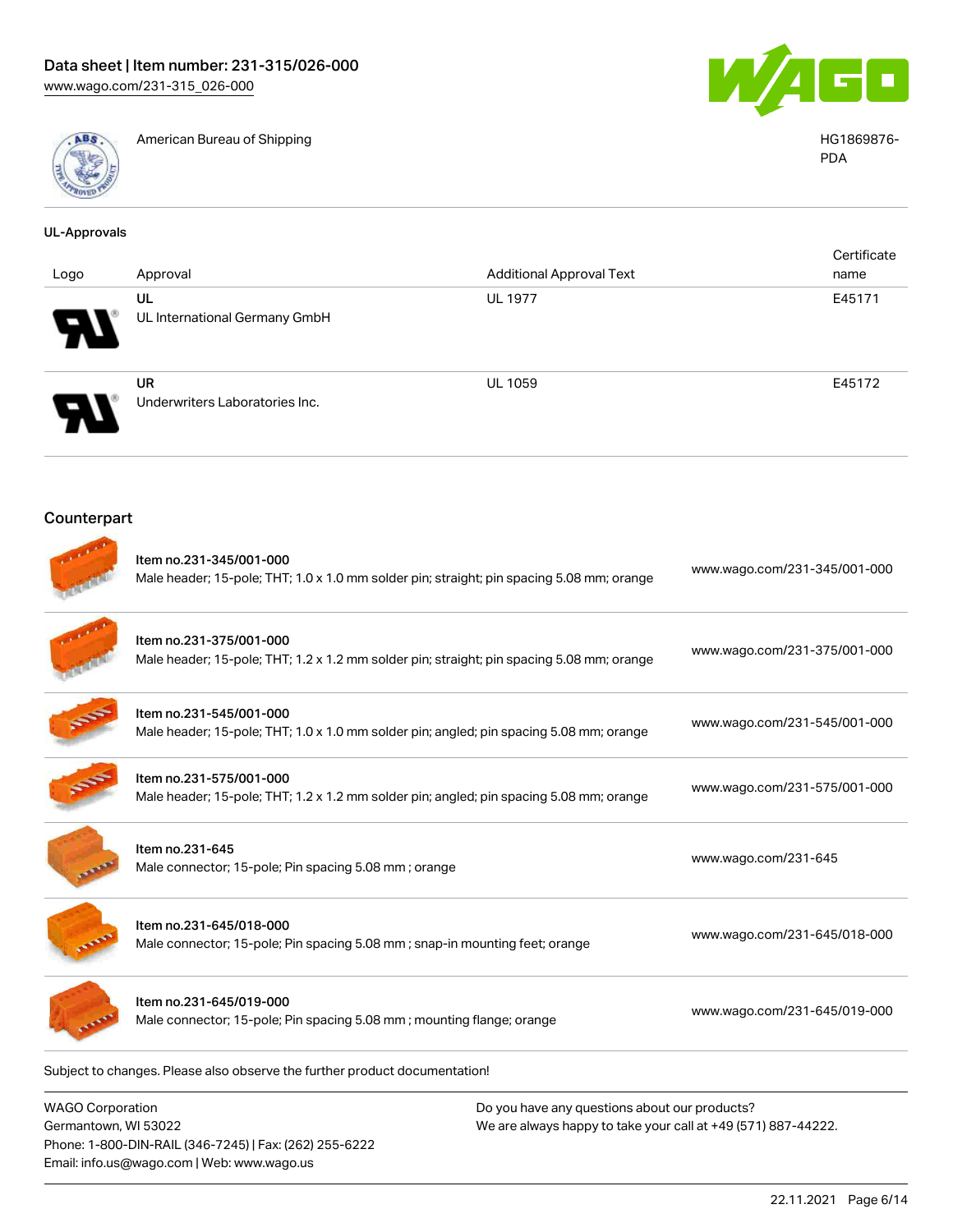

#### Item no.231-645/114-000

Male connector; 15-pole; Pin spacing 5.08 mm ; snap-in flange; orange



Item no.232-545/007-000

Double pin header; DIN-35 rail mounting; 15-pole; Pin spacing 5.08 mm; orange [www.wago.com/232-545/007-000](https://www.wago.com/232-545/007-000)

[www.wago.com/231-645/114-000](https://www.wago.com/231-645/114-000)

#### Optional accessories

Insulations stops

Insulation stop



Item no.: 231-672

Insulation stop; 0.75 - 1 mm<sup>2</sup>; dark gray [www.wago.com/231-672](http://www.wago.com/231-672)<br>Insulation stop; 0.75 - 1 mm<sup>2</sup>; dark gray



Item no.: 231-670 Insulation stop; 0.08-0.2 mm<sup>2</sup> / 0.2 mm<sup>2</sup> "s"; white [www.wago.com/231-670](http://www.wago.com/231-670) www.wago.com/231-670

Item no.: 231-671 Insulation stop; 0.25 - 0.5 mm²; light gray [www.wago.com/231-671](http://www.wago.com/231-671) www.wago.com/231-671

# LEEEE Marking accessories

| Marking accessories |                                                                                                                                                                                                 |                                  |
|---------------------|-------------------------------------------------------------------------------------------------------------------------------------------------------------------------------------------------|----------------------------------|
| Marking strip       |                                                                                                                                                                                                 |                                  |
|                     | Item no.: 210-331/508-103<br>Marking strips; as a DIN A4 sheet; MARKED; 1-12 (200x); Height of marker strip: 2.3 mm/0.091 in; Strip<br>length 182 mm; Horizontal marking; Self-adhesive; white  | www.wago.com/210-331<br>/508-103 |
|                     | Item no.: 210-331/508-104<br>Marking strips; as a DIN A4 sheet; MARKED; 13-24 (200x); Height of marker strip: 2.3 mm/0.091 in; Strip<br>length 182 mm; Horizontal marking; Self-adhesive; white | www.wago.com/210-331<br>/508-104 |
|                     | Item no.: 210-332/508-202<br>Marking strips; as a DIN A4 sheet; MARKED; 1-16 (160x); Height of marker strip: 3 mm; Strip length 182<br>mm; Horizontal marking; Self-adhesive; white             | www.wago.com/210-332<br>/508-202 |
|                     | Item no.: 210-332/508-204<br>Marking strips; as a DIN A4 sheet; MARKED; 17-32 (160x); Height of marker strip: 3 mm; Strip length<br>182 mm; Horizontal marking; Self-adhesive; white            | www.wago.com/210-332<br>/508-204 |
|                     | Item no.: 210-332/508-206<br>Marking strips; as a DIN A4 sheet; MARKED; 33-48 (160x); Height of marker strip: 3 mm; Strip length<br>182 mm; Horizontal marking; Self-adhesive; white            | www.wago.com/210-332<br>/508-206 |
|                     | Item no.: 210-332/508-205<br>Marking strips; as a DIN A4 sheet; MARKED; 1-32 (80x); Height of marker strip: 3 mm; Strip length 182<br>mm; Horizontal marking; Self-adhesive; white              | www.wago.com/210-332<br>/508-205 |

#### **Cover**

Subject to changes. Please also observe the further product documentation!

WAGO Corporation Germantown, WI 53022 Phone: 1-800-DIN-RAIL (346-7245) | Fax: (262) 255-6222 Email: info.us@wago.com | Web: www.wago.us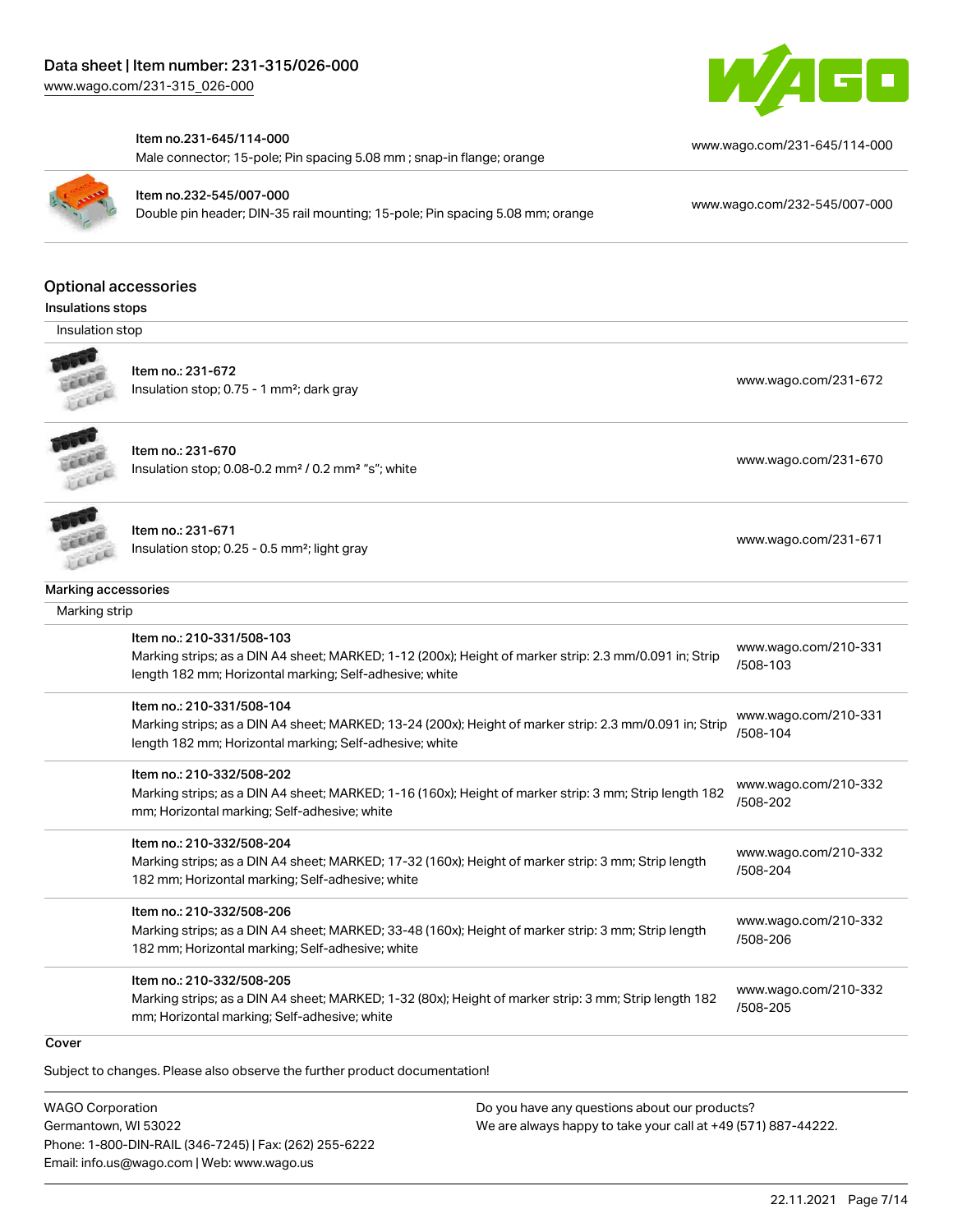## Data sheet | Item number: 231-315/026-000

[www.wago.com/231-315\\_026-000](http://www.wago.com/231-315_026-000)



| Cover           |                                                                                                                 |                      |
|-----------------|-----------------------------------------------------------------------------------------------------------------|----------------------|
|                 | Item no.: 231-669<br>Lockout caps; for covering unused clamping units; orange                                   | www.wago.com/231-669 |
| <b>Tools</b>    |                                                                                                                 |                      |
| Operating tool  |                                                                                                                 |                      |
|                 | Item no.: 209-130<br>Operating tool; suitable for 264, 280 and 281 Series; 1-way; of insulating material; white | www.wago.com/209-130 |
|                 | Item no.: 209-132<br>Operating tool; for connecting comb-style jumper bar; 2-way; of insulating material        | www.wago.com/209-132 |
|                 | Item no.: 231-159<br>Operating tool; natural                                                                    | www.wago.com/231-159 |
|                 | Item no.: 231-231<br>Combination operating tool; red                                                            | www.wago.com/231-231 |
|                 | Item no.: 231-131<br>Operating tool; made of insulating material; 1-way; loose; white                           | www.wago.com/231-131 |
|                 | Item no.: 231-291<br>Operating tool; made of insulating material; 1-way; loose; red                             | www.wago.com/231-291 |
|                 | Item no.: 280-432<br>Operating tool; made of insulating material; 2-way; white                                  | www.wago.com/280-432 |
|                 | Item no.: 280-434<br>Operating tool; made of insulating material; 4-way                                         | www.wago.com/280-434 |
|                 | Item no.: 280-437<br>Operating tool; made of insulating material; 7-way                                         | www.wago.com/280-437 |
|                 | Item no.: 280-440<br>Operating tool; made of insulating material; 10-way                                        | www.wago.com/280-440 |
|                 | Item no.: 280-435<br>Operating tool; made of insulating material; 5-way; gray                                   | www.wago.com/280-435 |
|                 | Item no.: 280-436<br>Operating tool; made of insulating material; 6-way                                         | www.wago.com/280-436 |
|                 | Item no.: 280-438<br>Operating tool; made of insulating material; 8-way                                         | www.wago.com/280-438 |
|                 | Item no.: 280-433<br>Operating tool; made of insulating material; 3-way                                         | www.wago.com/280-433 |
| <b>Ferrules</b> |                                                                                                                 |                      |
| Ferrule         |                                                                                                                 |                      |

Subject to changes. Please also observe the further product documentation!

WAGO Corporation Germantown, WI 53022 Phone: 1-800-DIN-RAIL (346-7245) | Fax: (262) 255-6222 Email: info.us@wago.com | Web: www.wago.us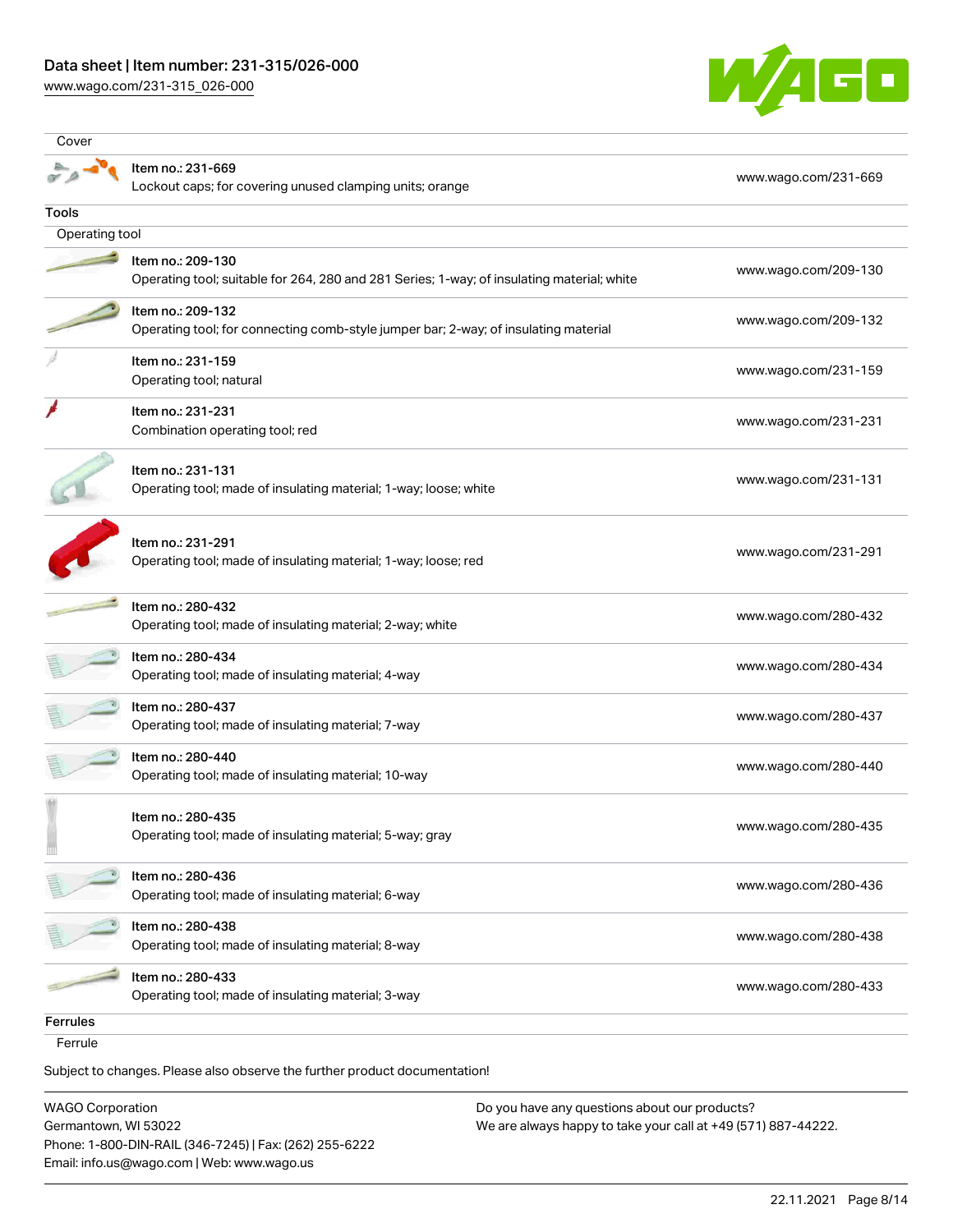# Data sheet | Item number: 231-315/026-000

Phone: 1-800-DIN-RAIL (346-7245) | Fax: (262) 255-6222

Email: info.us@wago.com | Web: www.wago.us

[www.wago.com/231-315\\_026-000](http://www.wago.com/231-315_026-000)



|                                                 | Item no.: 216-101<br>Ferrule; Sleeve for 0.5 mm <sup>2</sup> / AWG 22; uninsulated; electro-tin plated; silver-colored                                                             |                                                                                                                | www.wago.com/216-101 |
|-------------------------------------------------|------------------------------------------------------------------------------------------------------------------------------------------------------------------------------------|----------------------------------------------------------------------------------------------------------------|----------------------|
|                                                 | Item no.: 216-104<br>Ferrule; Sleeve for 1.5 mm <sup>2</sup> / AWG 16; uninsulated; electro-tin plated; silver-colored                                                             |                                                                                                                | www.wago.com/216-104 |
|                                                 | Item no.: 216-106<br>Ferrule; Sleeve for 2.5 mm <sup>2</sup> / AWG 14; uninsulated; electro-tin plated; silver-colored                                                             |                                                                                                                | www.wago.com/216-106 |
|                                                 | Item no.: 216-102<br>Ferrule; Sleeve for 0.75 mm <sup>2</sup> / AWG 20; uninsulated; electro-tin plated; silver-colored                                                            |                                                                                                                | www.wago.com/216-102 |
|                                                 | Item no.: 216-103<br>Ferrule; Sleeve for 1 mm <sup>2</sup> / AWG 18; uninsulated; electro-tin plated                                                                               |                                                                                                                | www.wago.com/216-103 |
|                                                 | Item no.: 216-123<br>Ferrule; Sleeve for 1 mm <sup>2</sup> / AWG 18; uninsulated; electro-tin plated; silver-colored                                                               |                                                                                                                | www.wago.com/216-123 |
|                                                 | Item no.: 216-122<br>Ferrule; Sleeve for 0.75 mm <sup>2</sup> / AWG 20; uninsulated; electro-tin plated; silver-colored                                                            |                                                                                                                | www.wago.com/216-122 |
| Ĭ.                                              | Item no.: 216-124<br>Ferrule; Sleeve for 1.5 mm <sup>2</sup> / AWG 16; uninsulated; electro-tin plated                                                                             |                                                                                                                | www.wago.com/216-124 |
|                                                 | Item no.: 216-142<br>Ferrule; Sleeve for 0.75 mm <sup>2</sup> / 18 AWG; uninsulated; electro-tin plated; electrolytic copper; gastight<br>crimped; acc. to DIN 46228, Part 1/08.92 |                                                                                                                | www.wago.com/216-142 |
|                                                 | Item no.: 216-132<br>Ferrule; Sleeve for 0.34 mm <sup>2</sup> / AWG 24; uninsulated; electro-tin plated                                                                            |                                                                                                                | www.wago.com/216-132 |
|                                                 | Item no.: 216-121<br>Ferrule; Sleeve for 0.5 mm <sup>2</sup> / AWG 22; uninsulated; electro-tin plated; silver-colored                                                             |                                                                                                                | www.wago.com/216-121 |
|                                                 | Item no.: 216-143<br>Ferrule; Sleeve for 1 mm <sup>2</sup> / AWG 18; uninsulated; electro-tin plated; electrolytic copper; gastight<br>crimped; acc. to DIN 46228, Part 1/08.92    |                                                                                                                | www.wago.com/216-143 |
|                                                 | Item no.: 216-131<br>Ferrule; Sleeve for 0.25 mm <sup>2</sup> / AWG 24; uninsulated; electro-tin plated; silver-colored                                                            |                                                                                                                | www.wago.com/216-131 |
|                                                 | Item no.: 216-141<br>Ferrule; Sleeve for 0.5 mm <sup>2</sup> / 20 AWG; uninsulated; electro-tin plated; electrolytic copper; gastight<br>crimped; acc. to DIN 46228, Part 1/08.92  |                                                                                                                | www.wago.com/216-141 |
|                                                 | Item no.: 216-152<br>Ferrule; Sleeve for 0.34 mm <sup>2</sup> / AWG 24; uninsulated; electro-tin plated                                                                            |                                                                                                                | www.wago.com/216-152 |
|                                                 | Item no.: 216-203<br>Ferrule; Sleeve for 1 mm <sup>2</sup> / AWG 18; insulated; electro-tin plated; red                                                                            |                                                                                                                | www.wago.com/216-203 |
|                                                 | Item no.: 216-202<br>Ferrule; Sleeve for 0.75 mm <sup>2</sup> / 18 AWG; insulated; electro-tin plated; gray                                                                        |                                                                                                                | www.wago.com/216-202 |
|                                                 | Item no.: 216-151<br>Ferrule; Sleeve for 0.25 mm <sup>2</sup> / AWG 24; uninsulated; electro-tin plated                                                                            |                                                                                                                | www.wago.com/216-151 |
|                                                 | Subject to changes. Please also observe the further product documentation!                                                                                                         |                                                                                                                |                      |
| <b>WAGO Corporation</b><br>Germantown, WI 53022 |                                                                                                                                                                                    | Do you have any questions about our products?<br>We are always happy to take your call at +49 (571) 887-44222. |                      |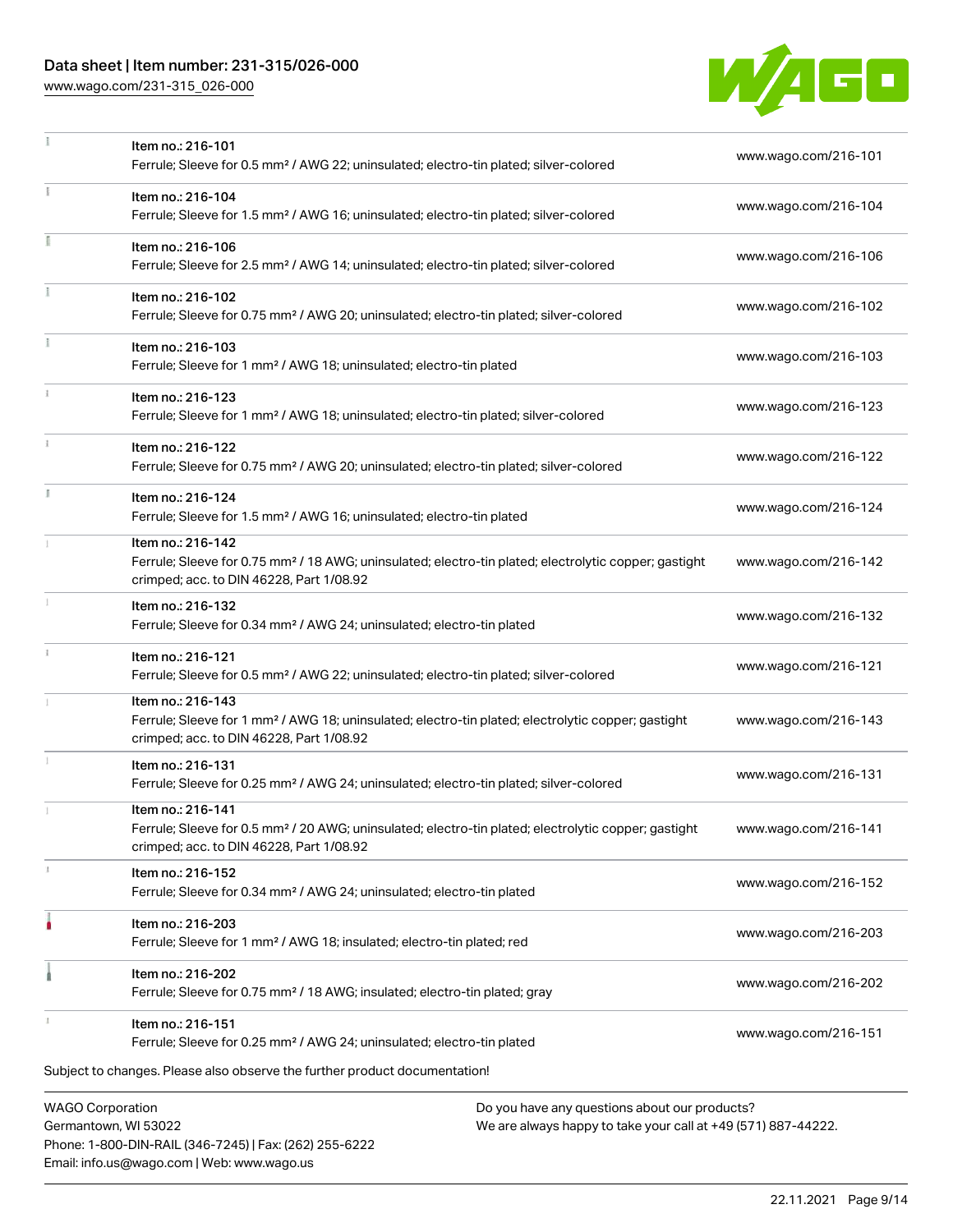# Data sheet | Item number: 231-315/026-000

[www.wago.com/231-315\\_026-000](http://www.wago.com/231-315_026-000)



| 1 | Item no.: 216-204<br>Ferrule; Sleeve for 1.5 mm <sup>2</sup> / AWG 16; insulated; electro-tin plated; black                                                                                             | www.wago.com/216-204 |
|---|---------------------------------------------------------------------------------------------------------------------------------------------------------------------------------------------------------|----------------------|
|   | Item no.: 216-144<br>Ferrule; Sleeve for 1.5 mm <sup>2</sup> / AWG 16; uninsulated; electro-tin plated; electrolytic copper; gastight<br>crimped; acc. to DIN 46228, Part 1/08.92; silver-colored       | www.wago.com/216-144 |
|   | Item no.: 216-201<br>Ferrule; Sleeve for 0.5 mm <sup>2</sup> / 20 AWG; insulated; electro-tin plated; white                                                                                             | www.wago.com/216-201 |
|   | Item no.: 216-223<br>Ferrule; Sleeve for 1 mm <sup>2</sup> / AWG 18; insulated; electro-tin plated; red                                                                                                 | www.wago.com/216-223 |
|   | Item no.: 216-241<br>Ferrule; Sleeve for 0.5 mm <sup>2</sup> / 20 AWG; insulated; electro-tin plated; electrolytic copper; gastight<br>crimped; acc. to DIN 46228, Part 4/09.90; white                  | www.wago.com/216-241 |
|   | Item no.: 216-242<br>Ferrule; Sleeve for 0.75 mm <sup>2</sup> / 18 AWG; insulated; electro-tin plated; electrolytic copper; gastight<br>crimped; acc. to DIN 46228, Part 4/09.90; gray                  | www.wago.com/216-242 |
|   | Item no.: 216-222<br>Ferrule; Sleeve for 0.75 mm <sup>2</sup> / 18 AWG; insulated; electro-tin plated; gray                                                                                             | www.wago.com/216-222 |
|   | Item no.: 216-221<br>Ferrule; Sleeve for 0.5 mm <sup>2</sup> / 20 AWG; insulated; electro-tin plated; white                                                                                             | www.wago.com/216-221 |
| Â | Item no.: 216-224<br>Ferrule; Sleeve for 1.5 mm <sup>2</sup> / AWG 16; insulated; electro-tin plated; black                                                                                             | www.wago.com/216-224 |
|   | Item no.: 216-243<br>Ferrule; Sleeve for 1 mm <sup>2</sup> / AWG 18; insulated; electro-tin plated; electrolytic copper; gastight crimped; www.wago.com/216-243<br>acc. to DIN 46228, Part 4/09.90; red |                      |
| 1 | Item no.: 216-244<br>Ferrule; Sleeve for 1.5 mm <sup>2</sup> / AWG 16; insulated; electro-tin plated; electrolytic copper; gastight<br>crimped; acc. to DIN 46228, Part 4/09.90; black                  | www.wago.com/216-244 |
|   | Item no.: 216-263<br>Ferrule; Sleeve for 1 mm <sup>2</sup> / AWG 18; insulated; electro-tin plated; electrolytic copper; gastight crimped; www.wago.com/216-263<br>acc. to DIN 46228, Part 4/09.90; red |                      |
| ٨ | Item no.: 216-264<br>Ferrule; Sleeve for 1.5 mm <sup>2</sup> / AWG 16; insulated; electro-tin plated; electrolytic copper; gastight<br>crimped; acc. to DIN 46228, Part 4/09.90; black                  | www.wago.com/216-264 |
| 1 | Item no.: 216-284<br>Ferrule; Sleeve for 1.5 mm <sup>2</sup> / AWG 16; insulated; electro-tin plated; electrolytic copper; gastight<br>crimped; acc. to DIN 46228, Part 4/09.90; black                  | www.wago.com/216-284 |
|   | Item no.: 216-262<br>Ferrule; Sleeve for 0.75 mm <sup>2</sup> / 18 AWG; insulated; electro-tin plated; electrolytic copper; gastight<br>crimped; acc. to DIN 46228, Part 4/09.90; gray                  | www.wago.com/216-262 |
|   | Item no.: 216-301<br>Ferrule; Sleeve for 0.25 mm <sup>2</sup> / AWG 24; insulated; electro-tin plated; yellow                                                                                           | www.wago.com/216-301 |
|   | Item no.: 216-321                                                                                                                                                                                       |                      |

WAGO Corporation Germantown, WI 53022 Phone: 1-800-DIN-RAIL (346-7245) | Fax: (262) 255-6222 Email: info.us@wago.com | Web: www.wago.us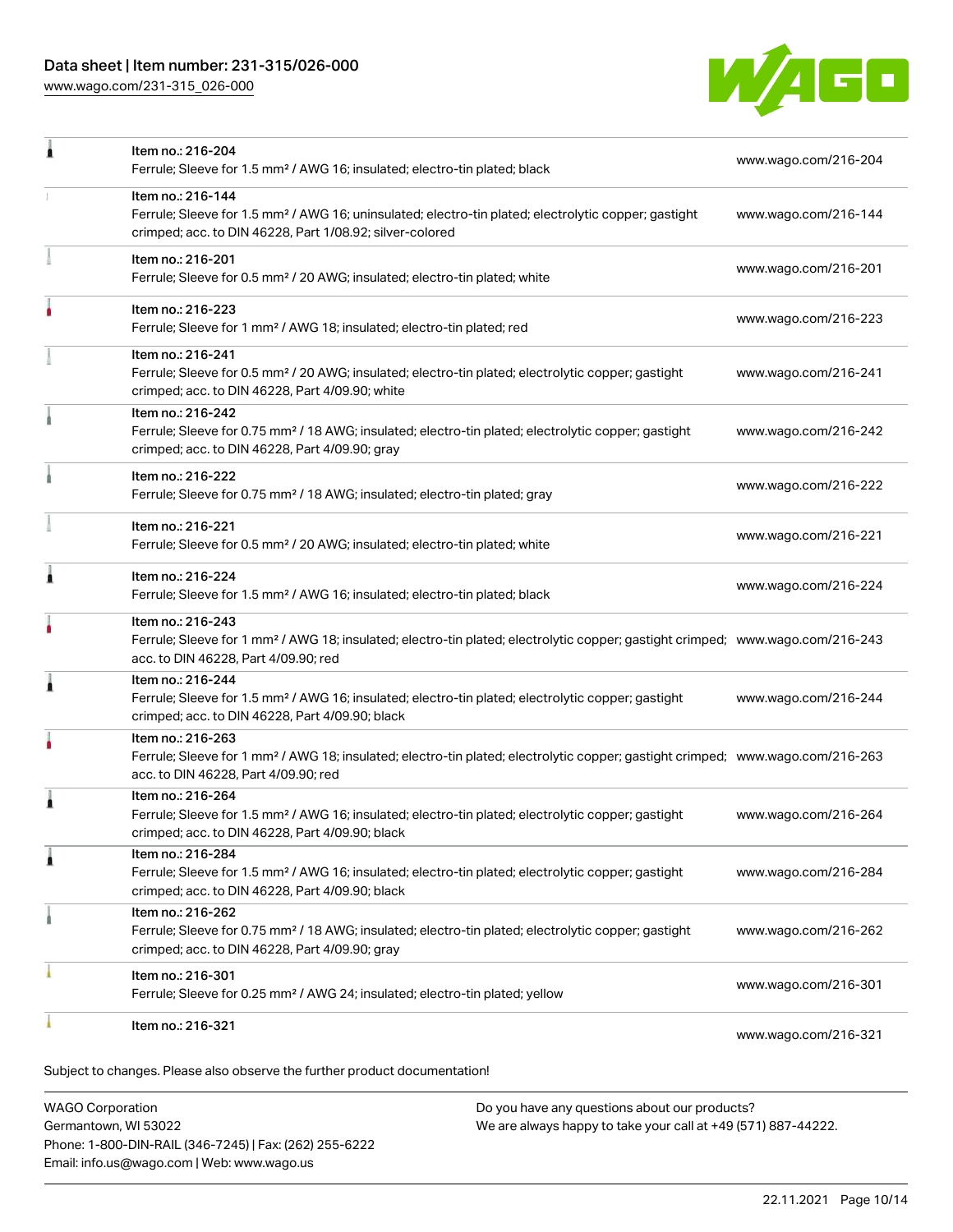[www.wago.com/231-315\\_026-000](http://www.wago.com/231-315_026-000)



|                            | Ferrule; Sleeve for 0.25 mm <sup>2</sup> / AWG 24; insulated; electro-tin plated; yellow                                   |                      |
|----------------------------|----------------------------------------------------------------------------------------------------------------------------|----------------------|
|                            | Item no.: 216-322<br>Ferrule; Sleeve for 0.34 mm <sup>2</sup> / 22 AWG; insulated; electro-tin plated; green               | www.wago.com/216-322 |
|                            | Item no.: 216-302<br>Ferrule; Sleeve for 0.34 mm <sup>2</sup> / 22 AWG; insulated; electro-tin plated; light turquoise     | www.wago.com/216-302 |
| <b>Testing accessories</b> |                                                                                                                            |                      |
| Testing accessories        |                                                                                                                            |                      |
|                            | Item no.: 210-136<br>Test plug; 2 mm Ø; with 500 mm cable                                                                  | www.wago.com/210-136 |
|                            | Item no.: 231-661<br>Test plugs for female connectors; for 5 mm and 5.08 mm pin spacing; 2,50 mm <sup>2</sup> ; light gray | www.wago.com/231-661 |
| Jumpers                    |                                                                                                                            |                      |
| Jumper                     |                                                                                                                            |                      |
|                            | Item no.: 231-905<br>Jumper; for conductor entry; 5-way; insulated; gray                                                   | www.wago.com/231-905 |
|                            | Item no.: 231-903<br>Jumper; for conductor entry; 3-way; insulated; gray                                                   | www.wago.com/231-903 |
|                            | Item no.: 231-907<br>Jumper; for conductor entry; 7-way; insulated; gray                                                   | www.wago.com/231-907 |
|                            | Item no.: 231-910<br>Jumper; for conductor entry; 10-way; insulated; gray                                                  | www.wago.com/231-910 |
|                            | Item no.: 231-902<br>Jumper; for conductor entry; 2-way; insulated; gray                                                   | www.wago.com/231-902 |

## **Downloads Documentation**

#### Additional Information

| Technical explanations                                                     | 2019 Apr 3 | pdf<br>2.0 MB | Download |
|----------------------------------------------------------------------------|------------|---------------|----------|
|                                                                            |            |               |          |
| <b>CAD files</b>                                                           |            |               |          |
| <b>CAD</b> data                                                            |            |               |          |
| 2D/3D Models 231-315/026-000                                               |            | URL           | Download |
| CAE data                                                                   |            |               |          |
| Subject to changes. Please also observe the further product documentation! |            |               |          |

WAGO Corporation

Germantown, WI 53022 Phone: 1-800-DIN-RAIL (346-7245) | Fax: (262) 255-6222 Email: info.us@wago.com | Web: www.wago.us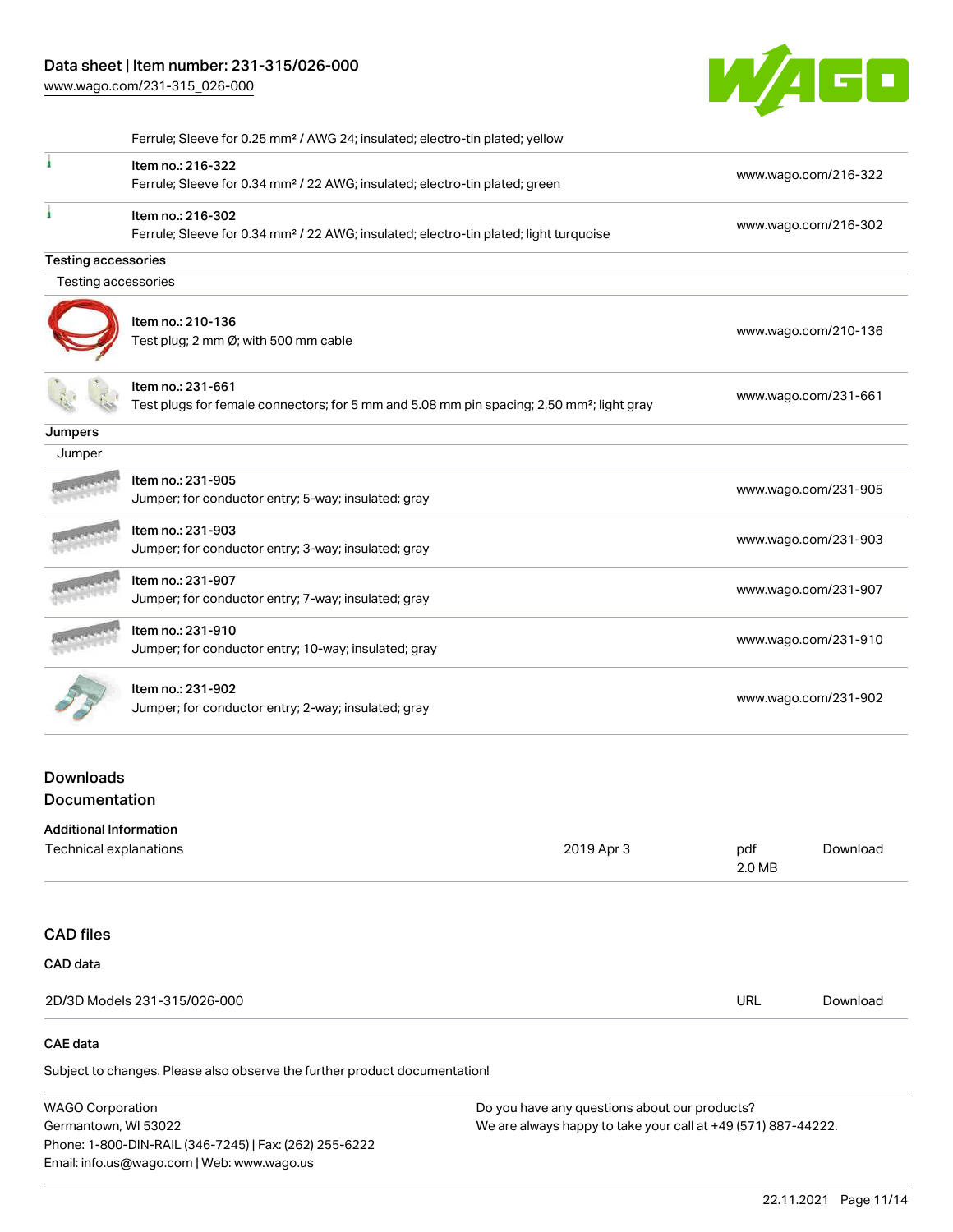

| EPLAN Data Portal 231-315/026-000                                                                                                | URL | Download |
|----------------------------------------------------------------------------------------------------------------------------------|-----|----------|
| ZUKEN Portal 231-315/026-000                                                                                                     | URL | Download |
| EPLAN Data Portal 231-315/026-000                                                                                                | URL | Download |
|                                                                                                                                  |     |          |
| <b>Environmental Product Compliance</b>                                                                                          |     |          |
| <b>Compliance Search</b>                                                                                                         |     |          |
| Environmental Product Compliance 231-315/026-000                                                                                 | URL | Download |
| 1-conductor female connector; CAGE CLAMP®; 2.5 mm <sup>2</sup> ; Pin spacing 5.08 mm; 15-<br>pole; 2,50 mm <sup>2</sup> ; orange |     |          |

#### Installation Notes



Inserting a conductor via 3.5 mm screwdriver – CAGE CLAMP® actuation parallel to conductor entry.



Inserting a conductor via 3.5 mm screwdriver – CAGE CLAMP® actuation perpendicular to conductor entry.



Inserting a conductor into CAGE CLAMP® unit via operating lever (231-291).

Subject to changes. Please also observe the further product documentation!

WAGO Corporation Germantown, WI 53022 Phone: 1-800-DIN-RAIL (346-7245) | Fax: (262) 255-6222 Email: info.us@wago.com | Web: www.wago.us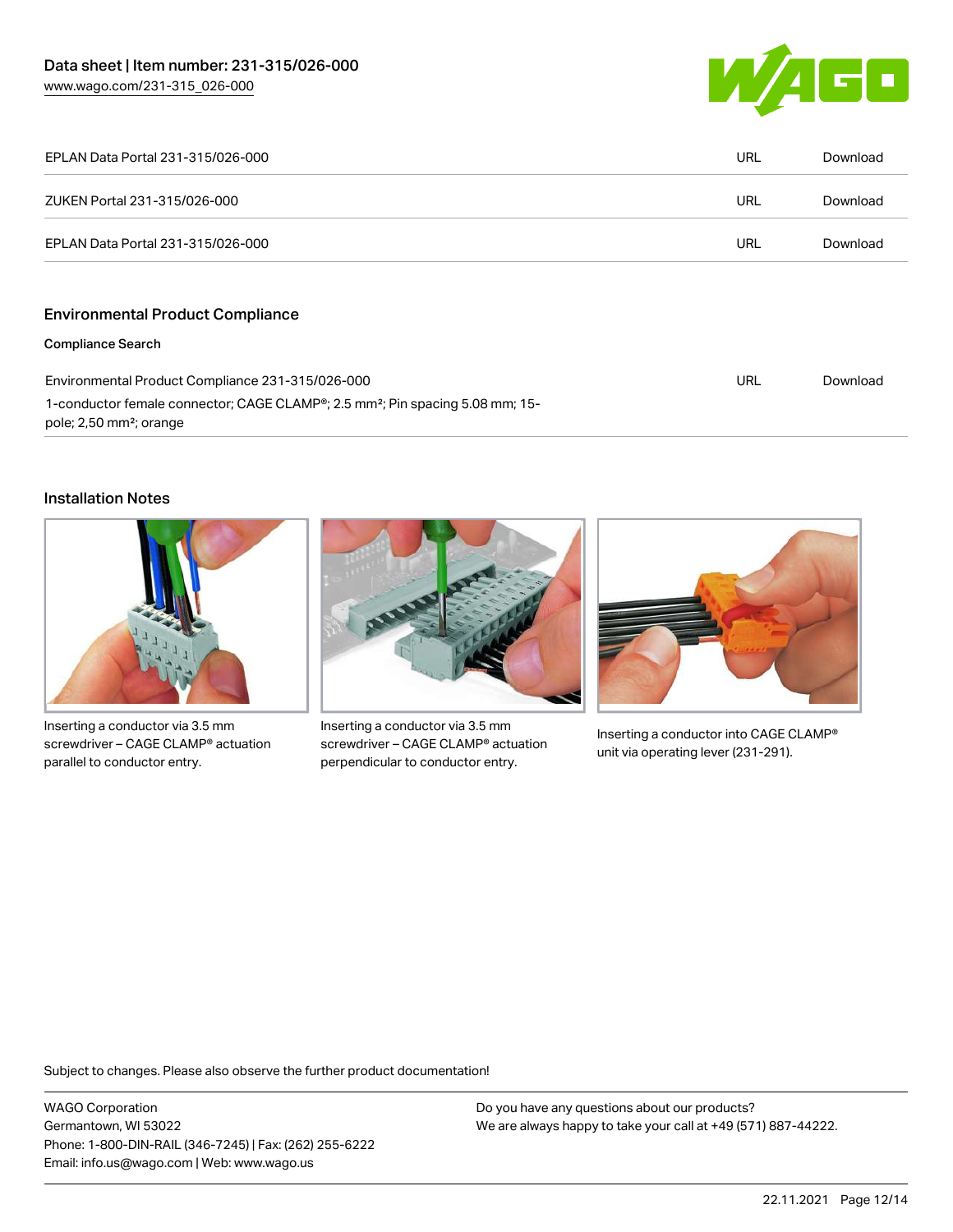



Inserting a conductor via operating tool.



Coding a female connector by removing coding finger(s).



Testing – female connector with CAGE CLAMP®

Integrated test ports for testing perpendicular to conductor entry via 2 or 2.3 mm Ø test plug

#### Installation

Subject to changes. Please also observe the further product documentation!

WAGO Corporation Germantown, WI 53022 Phone: 1-800-DIN-RAIL (346-7245) | Fax: (262) 255-6222 Email: info.us@wago.com | Web: www.wago.us